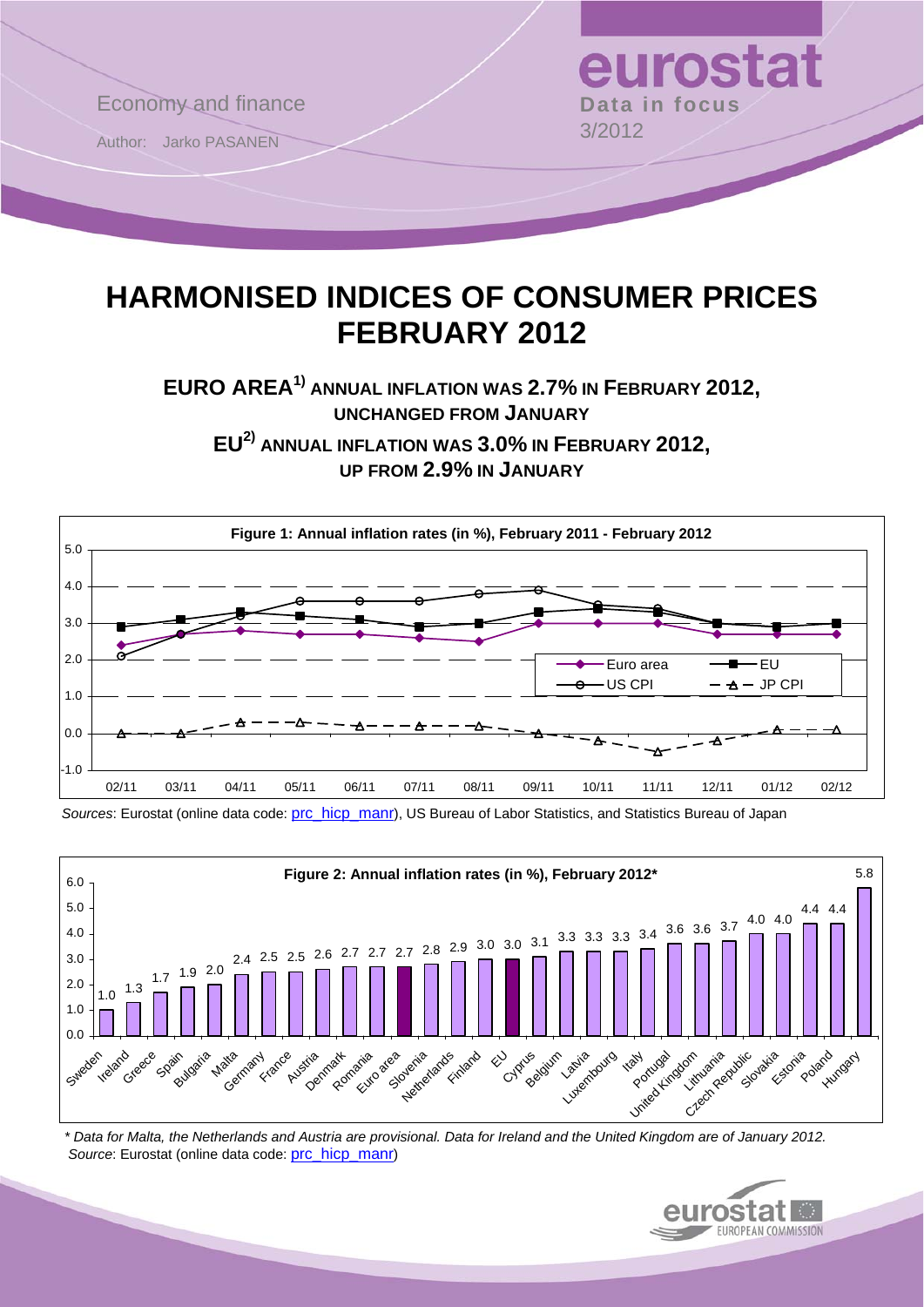## **Table 1: Index levels (2005=100) – HICP all-items**

|                              | Annual<br>average | <b>Monthly Indices</b> |             |             |             |             |             |             |             |             |             |                |                 |
|------------------------------|-------------------|------------------------|-------------|-------------|-------------|-------------|-------------|-------------|-------------|-------------|-------------|----------------|-----------------|
|                              | index<br>2011     | Mar<br>2011            | Apr<br>2011 | May<br>2011 | Jun<br>2011 | Jul<br>2011 | Aug<br>2011 | Sep<br>2011 | Oct<br>2011 | Nov<br>2011 | Dec<br>2011 | Jan<br>2012    | Feb<br>2012     |
| Belgium                      | 115.27            | 114.82                 | 115.20      | 115.40      | 115.74      | 114.19      | 115.94      | 116.03      | 116.24      | 116.66      | 116.79      | 115.48r        | 118.16          |
| Germany                      | 111.1             | 110.8                  | 111.1       | 110.9       | 110.9       | 111.4       | 111.4       | 111.6       | 111.7       | 111.7       | 112.5       | 111.9          | 112.9           |
| Estonia                      | 133.40            | 131.84                 | 132.90      | 133.42      | 133.22      | 133.96      | 134.33      | 135.08      | 134.97      | 135.07      | 135.26      | 136.01         | 136.58          |
| Ireland <sup>3)</sup>        | 106.6             | 106.6                  | 106.9       | 106.9       | 106.7       | 106.5       | 106.7       | 106.8       | 107.1       | 107.1       | 107.0       | 106.6          |                 |
| Greece                       | 121.35            | 121.37                 | 122.17      | 122.44      | 122.19      | 120.51      | 118.80      | 122.83      | 122.96      | 123.19      | 122.98      | 121.64         | 119.56          |
| Spain                        | 116.35            | 116.33                 | 117.35      | 117.21      | 116.99      | 115.62      | 115.58      | 116.97      | 117.46      | 117.72      | 117.75      | 115.79         | 115.83          |
| France                       | 111.28            | 110.93                 | 111.33      | 111.41      | 111.50      | 110.95      | 111.58      | 111.55      | 111.85      | 112.19      | 112.69      | 112.24         | 112.77          |
| Italy                        | 113.8             | 113.0                  | 114.1       | 114.3       | 114.4       | 112.4       | 112.8       | 115.0       | 116.0       | 115.9       | 116.3       | 114.2          | 114.4           |
| Cyprus                       | 115.93            | 114.33                 | 115.91      | 116.64      | 117.50      | 115.32      | 115.51      | 116.44      | 117.82      | 117.94      | 117.82      | 116.20         | 116.69          |
| Luxembourg                   | 117.32            | 117.00                 | 117.42      | 117.56      | 117.48      | 116.40      | 118.02      | 118.19      | 118.28      | 118.65      | 118.58      | 117.95         | 119.82          |
| Malta                        | 115.10            | 112.69                 | 115.11      | 116.57      | 117.14      | 116.84      | 118.12      | 117.65      | 116.61      | 113.91      | 114.24      | 112.99         | 113.72p         |
| Netherlands                  | 110.23            | 110.08                 | 110.74      | 110.82      | 110.12      | 110.48      | 110.61      | 111.15      | 111.27      | 110.83      | 110.48      | 110.61         | 111.72p         |
| Austria                      | 113.42            | 113.11                 | 113.78      | 113.68      | 113.64      | 113.23      | 113.42      | 114.10      | 114.35      | 114.43      | 114.70      | 114.07r        | 114.69p         |
| Portugal                     | 112.72            | 112.41                 | 113.03      | 112.92      | 112.71      | 112.85      | 112.38      | 113.06      | 114.09      | 113.93      | 114.00      | 114.39         | 114.55          |
| Slovenia                     | 118.03            | 117.51                 | 118.37      | 119.35      | 118.58      | 117.31      | 117.62      | 118.33      | 119.25      | 119.44      | 118.84      | 118.49         | 119.18          |
| Slovakia                     | 116.79            | 116.02                 | 116.57      | 116.95      | 116.89      | 116.69      | 116.84      | 117.17      | 117.43      | 118.02      | 118.08      | 119.90         | 120.17          |
| Finland                      | 114.16            | 114.02                 | 114.23      | 114.06      | 114.35      | 113.86      | 114.10      | 114.60      | 114.80      | 115.04      | 114.99      | 115.93         | 116.80          |
| Euro area                    | 112.83            | 112.46                 | 113.09      | 113.10      | 113.09      | 112.43      | 112.65      | 113.48      | 113.87      | 113.98      | 114.35      |                | 113.43r 113.99p |
| Bulgaria                     | 141.21            | 141.27                 | 141.14      | 141.29      | 140.85      | 141.36      | 141.17      | 141.20      | 141.66      | 141.78      | 142.15      | 142.65r 143.50 |                 |
| Czech Republic               | 116.2             | 115.4                  | 115.6       | 116.3       | 116.2       | 116.5       | 116.4       | 116.2       | 116.5       | 117.0       | 117.5       | 119.6          | 119.8           |
| Denmark                      | 113.8             | 113.5                  | 114.0       | 114.2       | 113.9       | 113.9       | 113.8       | 114.2       | 114.4       | 114.3       | 114.3       | 114.8          | 115.9           |
| Latvia                       | 143.73            | 142.31                 | 143.87      | 144.49      | 144.85      | 144.59      | 144.03      | 144.47      | 144.70      | 144.57      | 144.60      | 145.76         | 146.00          |
| Lithuania                    | 133.90            | 132.44                 | 133.81      | 134.86      | 134.73      | 134.44      | 133.97      | 135.08      | 135.00      | 135.25      | 135.04      | 135.55         | 136.03          |
| Hungary                      | 134.79            | 134.25                 | 135.21      | 135.46      | 135.15      | 134.76      | 134.60      | 134.66      | 135.37      | 136.21      | 136.55      | 139.77         | 140.56          |
| Poland                       | 120.1             | 119.4                  | 120.0       | 120.6       | 120.2       | 119.9       | 119.9       | 119.9       | 120.7       | 121.6       | 122.2       | 123.0          | 123.5           |
| Romania                      | 143.04            | 142.80                 | 143.75      | 144.06      | 143.64      | 143.13      | 142.64      | 142.34      | 143.26      | 143.86      | 144.20      | 144.79         | 145.76          |
| Sweden                       | 112.31            | 112.25                 | 112.63      | 112.66      | 112.30      | 111.99      | 111.92      | 112.71      | 112.58      | 112.80      | 112.77      | 112.10         | 112.93          |
| United Kingdom <sup>3)</sup> | 119.6             | 118.1                  | 119.3       | 119.5       | 119.4       | 119.4       | 120.1       | 120.9       | 121.0       | 121.2       | 121.7       | 121.1          |                 |
| EU                           | 115.24            | 114.69                 | 115.39      | 115.49      | 115.42      | 114.92      | 115.16      | 115.89      | 116.26      | 116.43      | 116.83      | 116.18         | 116.79p         |
| Iceland                      | 159.22            | 156.11                 | 157.78      | 160.28      | 160.75      | 160.40      | 160.61      | 161.39      | 161.95      | 161.57      | 162.56      | 162.02         | 165.03          |
| Norway                       | 113.1             | 113.4                  | 114.1       | 113.8       | 113.3       | 112.9       | 112.1       | 113.3       | 113.1       | 113.1       | 113.2       | 112.7          | 114.1           |
| EEA <sup>4)</sup>            | 115.25            | 114.70                 | 115.41      | 115.50      | 115.43      | 114.93      | 115.16      | 115.90      | 116.26      | 116.43      | 116.83      | 116.17         | 116.80p         |
| Switzerland                  | 104.2             | 105.0                  | 105.1       | 104.9       | 104.8       | 104.0       | 103.4       | 103.9       | 103.8       | 103.3       | 103.6       | 102.9          | 103.0           |

Source: Eurostat (online data codes: [prc\\_hicp\\_aind,](http://ec.europa.eu/eurostat/product?code=prc_hicp_aind&mode=view) [prc\\_hicp\\_midx](http://ec.europa.eu/eurostat/product?code=prc_hicp_midx&mode=view))

 $\overline{a}$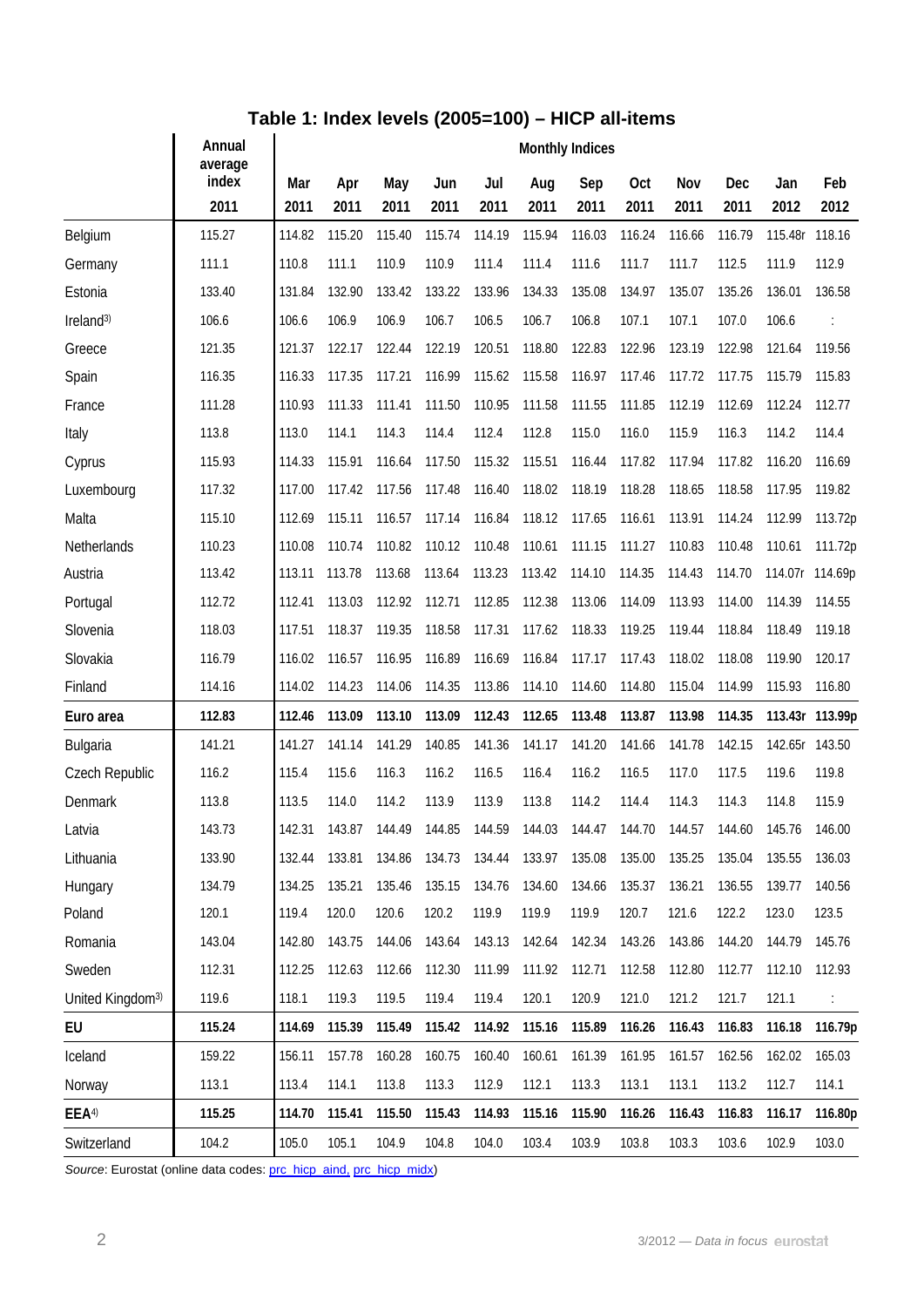|                | 12-month<br>average rates |                  | <b>Annual rates</b> |             |             |             |             |             |             |             |             |             |             |             |                  |
|----------------|---------------------------|------------------|---------------------|-------------|-------------|-------------|-------------|-------------|-------------|-------------|-------------|-------------|-------------|-------------|------------------|
|                | Dec<br>2011               | Feb<br>2012      | Feb<br>2011         | Mar<br>2011 | Apr<br>2011 | May<br>2011 | Jun<br>2011 | Jul<br>2011 | Aug<br>2011 | Sep<br>2011 | Oct<br>2011 | Nov<br>2011 | Dec<br>2011 | Jan<br>2012 | Feb<br>2012      |
| Belgium        | 3.5                       | 3.4              | 3.5                 | 3.5         | 3.3         | 3.1         | 3.4         | 4.0         | 3.4         | 3.4         | 3.4         | 3.7         | 3.2         | 3.3r        | 3.3              |
| Germany        | 2.5                       | 2.5              | 2.2                 | 2.3         | 2.7         | 2.4         | 2.4         | 2.6         | 2.5         | 2.9         | 2.9         | 2.8         | 2.3         | 2.3         | 2.5              |
| Estonia        | 5.1                       | 5.0              | 5.5                 | 5.1         | 5.4         | 5.5         | 4.9         | 5.3         | 5.6         | 5.4         | 4.7         | 4.4         | 4.1         | 4.7         | 4.4              |
| Ireland        | 1.2                       | ÷.               | 0.9                 | 1.2         | 1.5         | 1.2         | 1.1         | 1.0         | 1.0         | 1.3         | 1.5         | 1.7         | 1.4         | 1.3         | ÷.               |
| Greece         | 3.1                       | 2.7              | 4.2                 | 4.3         | 3.7         | 3.1         | 3.1         | 2.1         | 1.4         | 2.9         | 2.9         | 2.8         | 2.2         | 2.1         | 1.7              |
| Spain          | 3.1                       | 2.8              | 3.4                 | 3.3         | 3.5         | 3.4         | 3.0         | 3.0         | 2.7         | 3.0         | 3.0         | 2.9         | 2.4         | 2.0         | 1.9              |
| France         | 2.3                       | 2.4              | 1.8                 | 2.2         | 2.2         | 2.2         | 2.3         | 2.1         | 2.4         | 2.4         | 2.5         | 2.7         | 2.7         | 2.6         | 2.5              |
| Italy          | 2.9                       | 3.1              | 2.1                 | 2.8         | 2.9         | 3.0         | 3.0         | 2.1         | 2.3         | 3.6         | 3.8         | 3.7         | 3.7         | 3.4         | 3.4              |
| Cyprus         | 3.5                       | 3.5              | 3.1                 | 3.2         | 3.5         | 4.1         | 4.5         | 3.5         | 2.7         | 2.5         | 3.2         | 4.0         | 4.2         | 3.1         | 3.1              |
| Luxembourg     | 3.7                       | 3.7              | 3.9                 | 4.0         | 4.0         | 3.8         | 3.8         | 3.2         | 3.7         | 3.8         | 3.8         | 4.0         | 3.4         | 3.2         | 3.3              |
| Malta          | 2.4                       | 2.3p             | 2.7                 | 2.8         | 2.4         | 2.5         | 3.1         | 2.2         | 2.3         | 2.7         | 2.4         | 1.5         | 1.3         | 1.5         | 2.4p             |
| Netherlands    | 2.5                       | 2.6p             | 2.0                 | 1.9         | 2.1         | 2.3         | 2.3         | 3.2         | 3.2         | 3.0         | 2.8         | 2.6         | 2.5         | 2.9         | 2.9p             |
| Austria        | 3.6                       | 3.5p             | 3.1                 | 3.3         | 3.7         | 3.7         | 3.7         | 3.8         | 3.7         | 3.9         | 3.8         | 3.9         | 3.4         | 2.9         | 2.6p             |
| Portugal       | 3.6                       | 3.5              | 3.5                 | 3.9         | 4.0         | 3.7         | 3.3         | 3.0         | 2.8         | 3.5         | 4.0         | 3.8         | 3.5         | 3.4         | 3.6              |
| Slovenia       | 2.1                       | 2.1              | 2.0                 | 2.4         | 2.0         | 2.4         | 1.6         | 1.1         | 1.2         | 2.3         | 2.9         | 2.8         | 2.1         | 2.3         | 2.8              |
| Slovakia       | 4.1                       | 4.2              | 3.5                 | 3.8         | 3.9         | 4.2         | 4.1         | 3.8         | 4.1         | 4.4         | 4.6         | 4.8         | 4.6         | 4.1         | 4.0              |
| Finland        | 3.3                       | 3.3              | 3.5                 | 3.5         | 3.4         | 3.4         | 3.4         | 3.7         | 3.5         | 3.5         | 3.2         | 3.2         | 2.6         | 3.0         | 3.0              |
| Euro area      | 2.7                       | 2.8 <sub>p</sub> | 2.4                 | 2.7         | 2.8         | 2.7         | 2.7         | 2.6         | 2.5         | 3.0         | 3.0         | 3.0         | 2.7         | 2.7r        | 2.7p             |
| Bulgaria       | 3.4                       | 3.0              | 4.6                 | 4.6         | 3.3         | 3.4         | 3.5         | 3.4         | 3.1         | 2.9         | 3.0         | 2.6         | 2.0         | 1.9         | 2.0              |
| Czech Republic | 2.1                       | 2.5              | 1.9                 | 1.9         | 1.6         | 2.0         | 1.9         | 1.9         | 2.1         | 2.1         | 2.6         | 2.9         | 2.8         | 3.8         | 4.0              |
| Denmark        | 2.7                       | 2.7              | 2.6                 | 2.5         | 2.8         | 3.1         | 2.9         | 3.0         | 2.4         | 2.4         | 2.7         | 2.5         | 2.4         | 2.8         | 2.7              |
| Latvia         | 4.2                       | 4.2              | 3.8                 | 4.1         | 4.3         | 4.8         | 4.7         | 4.2         | 4.6         | 4.5         | 4.3         | 4.0         | 3.9         | 3.4         | 3.3              |
| Lithuania      | 4.1                       | 4.2              | 3.0                 | 3.7         | 4.4         | 5.0         | 4.8         | 4.6         | 4.4         | 4.7         | 4.2         | 4.4         | 3.5         | 3.4         | 3.7              |
| Hungary        | 3.9                       | 4.2              | 4.2                 | 4.6         | 4.4         | 3.9         | 3.5         | 3.1         | 3.5         | 3.7         | 3.8         | 4.3         | 4.1         | 5.6         | 5.8              |
| Poland         | 3.9                       | 4.0              | 3.3                 | 4.0         | 4.1         | 4.3         | 3.7         | 3.6         | 4.0         | 3.5         | 3.8         | 4.4         | 4.5         | 4.1         | 4.4              |
| Romania        | 5.8                       | 5.1              | 7.6                 | 8.0         | 8.4         | 8.5         | 8.0         | 4.9         | 4.3         | 3.5         | 3.6         | 3.5         | 3.2         | 2.8         | 2.7              |
| Sweden         | 1.4                       | 1.3              | 1.2                 | 1.4         | 1.8         | 1.7         | 1.5         | 1.6         | 1.6         | 1.5         | 1.1         | 1.1         | 0.4         | 0.7         | 1.0              |
| United Kingdom | 4.5                       | $\mathbb{R}^n$   | 4.4                 | 4.0         | 4.5         | 4.5         | 4.2         | 4.4         | 4.5         | 5.2         | 5.0         | 4.8         | 4.2         | 3.6         |                  |
| EU             | 3.1                       | 3.1 <sub>p</sub> | 2.9                 | 3.1         | 3.3         | 3.2         | 3.1         | 2.9         | 3.0         | 3.3         | 3.4         | 3.3         | 3.0         | 2.9         | 3.0 <sub>p</sub> |
| Iceland        | 4.2                       | 4.9              | 2.3                 | 2.3         | 3.1         | 4.3         | 4.8         | 5.2         | 5.0         | 5.6         | 5.3         | 5.1         | 5.3         | 6.2         | 6.7              |
| Norway         | 1.2                       | 1.1              | 1.1                 | 0.9         | 1.3         | 1.6         | 1.3         | 1.5         | 1.3         | 1.6         | 1.3         | 1.2         | $-0.1$      | 0.3         | 1.0              |
| EEA            | 3.1                       | 3.1 <sub>p</sub> | 2.9                 | 3.1         | 3.2         | 3.2         | 3.1         | 2.9         | 2.9         | 3.3         | 3.3         | 3.3         | 3.0         | 2.9         | 2.9 <sub>p</sub> |
| Switzerland    | 0.1                       | $-0.1$           | 0.4                 | 1.0         | 0.2         | 0.3         | 0.5         | 0.2         | $-0.4$      | 0.3         | $-0.4$      | $-0.8$      | $-0.4$      | $-0.9$      | $-1.2$           |

## **Table 2: Inflation rates (in %) – HICP all-items**

Source: Eurostat (online data codes: [prc\\_hicp\\_mv12r,](http://ec.europa.eu/eurostat/product?code=prc_hicp_mv12r&mode=view) [prc\\_hicp\\_manr](http://ec.europa.eu/eurostat/product?code=prc_hicp_manr&mode=view))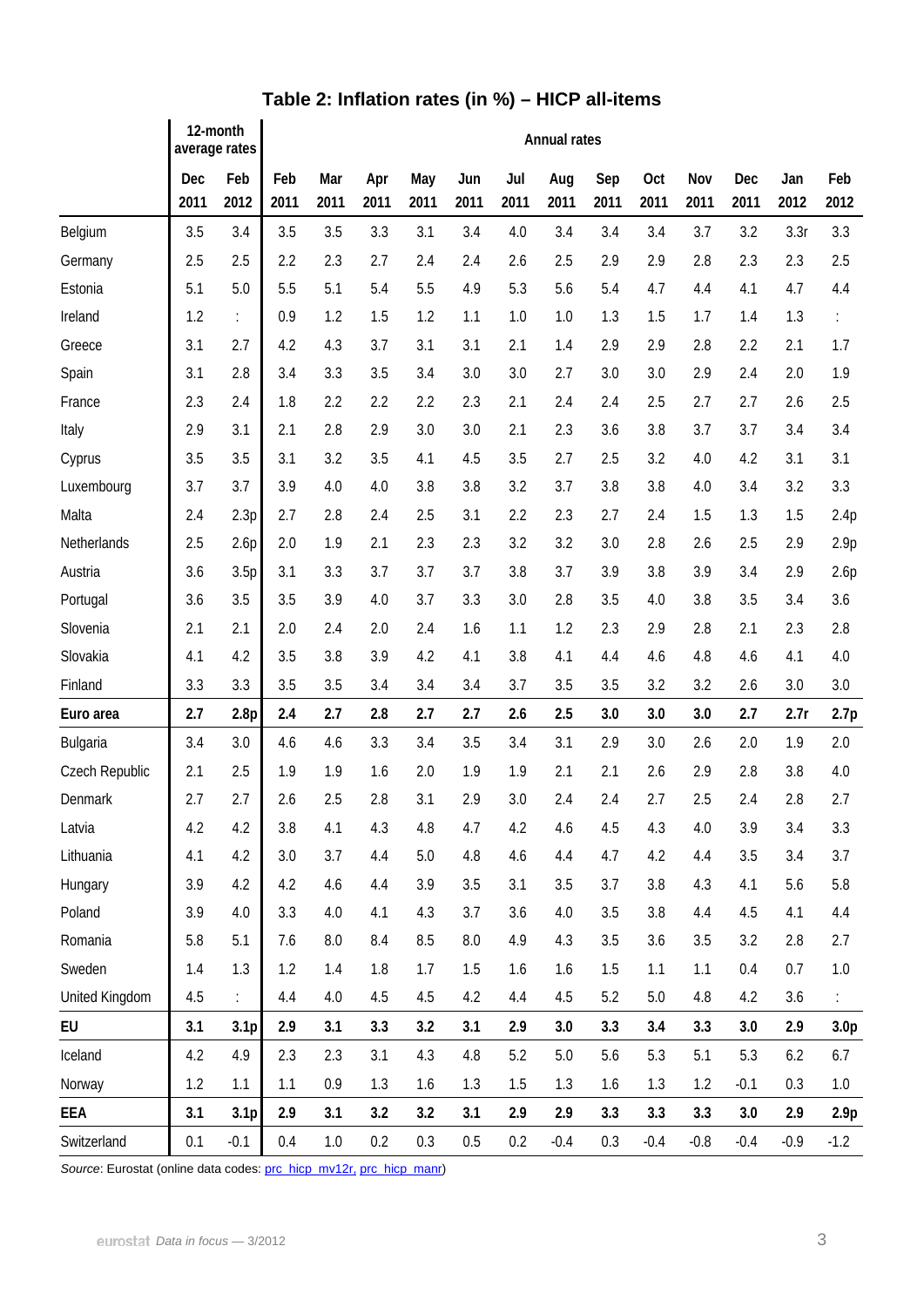| Feb 2012              | Main categories  |                  |                  |         |                  |        |        |                  |         |        |                  |                  |         |  |
|-----------------------|------------------|------------------|------------------|---------|------------------|--------|--------|------------------|---------|--------|------------------|------------------|---------|--|
|                       | $00\,$           | 01               | 02               | 03      | 04               | 05     | 06     | 07               | 08      | 09     | 10               | 11               | 12      |  |
| Belgium               | 3.3              | 3.4              | 1.0              | 1.3     | 7.7              | 2.4    | 0.8    | 4.3              | 0.5     | 1.4    | 3.0              | 2.8              | 3.3     |  |
| Germany               | 2.5              | 3.6              | 3.7              | 3.1     | 3.5              | 0.6    | 1.9    | 4.0              | $-1.5$  | 1.9    | $-4.1$           | 1.9              | 0.6     |  |
| Estonia               | 4.4              | 2.6              | 6.3              | 5.7     | 10.8             | 3.0    | $-0.9$ | 4.9              | $-7.7$  | 1.2    | 5.7              | 7.6              | 2.9     |  |
| Ireland               |                  | ÷.               | ÷                | t.      | ÷.               | ÷,     | ÷      | ÷                | ÷       | ÷.     | ÷                | t.               | t.      |  |
| Greece                | 1.7              | 2.1              | 4.0              | 0.3     | 8.7              | $-2.4$ | $-0.8$ | 2.1              | $-1.0$  | $-1.0$ | $-1.0$           | 2.2              | 0.8     |  |
| Spain                 | 1.9              | 2.1              | 2.2              | 0.5     | 3.3              | 1.1    | $-2.9$ | 5.4              | $-3.5$  | 0.4    | 2.8              | 0.9              | 1.9     |  |
| France                | 2.5              | 3.8              | 4.8              | 1.8     | 3.9              | 2.2    | 1.3    | 3.0              | $-7.5$  | $-0.3$ | 2.8              | 2.8              | 3.6     |  |
| Italy                 | 3.4              | 3.0              | 6.2              | $-0.1$  | 7.2              | 1.8    | 6.7    | 7.6              | $-2.4$  | 1.2    | 2.0              | 1.4              | 2.8     |  |
| Cyprus                | 3.1              | 4.6              | 1.3              | $-1.7$  | 11.6             | 1.2    | 1.0    | 2.9              | $-0.3$  | $-0.3$ | 2.9              | 1.6              | 1.1     |  |
| Luxembourg            | 3.3              | 2.5              | 3.0              | 3.4     | 5.0              | 1.9    | 1.4    | 4.8              | $-0.6$  | 0.8    | 2.1              | 3.0              | 3.8     |  |
| Malta                 | 2.4p             | 6.8              | 4.1              | $-3.6$  | 0.2              | 3.5    | 0.8    | 4.9p             | $-7.6$  | $-0.7$ | 5.2              | 3.0              | 2.8     |  |
| Netherlands           | 2.9p             | 2.8p             | 5.0 <sub>p</sub> | 0.6p    | 3.8p             | 0.9p   | 10.9p  | 3.9 <sub>p</sub> | $-0.2p$ | 0.8p   | 2.8p             | 2.3p             | 3.7p    |  |
| Austria               | 2.6p             | 3.3p             | 2.5p             | $-1.8p$ | 3.8 <sub>p</sub> | 1.8p   | 1.5p   | 3.6p             | $-0.2p$ | 2.5p   | 4.8p             | 3.4p             | 3.4p    |  |
| Portugal              | 3.6              | 3.4              | 2.4              | $-2.7$  | 9.6              | $-0.4$ | 4.2    | 5.4              | 0.1     | 0.9    | 1.6              | 3.0              | 1.7     |  |
| Slovenia              | 2.8              | 3.7              | 3.8              | $-4.3$  | 5.7              | 1.3    | $-0.4$ | 3.5              | $-1.5$  | 5.1    | 1.4              | 2.6              | 2.5     |  |
| Slovakia              | 4.0              | 2.5              | 5.2              | 2.1     | 7.1              | 0.8    | 3.8    | 8.0              | $-0.2$  | 0.4    | 5.7              | 3.4              | 4.5     |  |
| Finland               | 3.0              | 4.9              | 6.1              | 2.2     | 3.5              | 1.8    | 0.8    | 4.1              | $-4.4$  | $-0.4$ | 1.3              | 3.5              | 6.0     |  |
| Euro area             | 2.7p             | 3.1 <sub>p</sub> | 4.1 <sub>p</sub> | 1.6p    | 4.4p             | 1.3p   | 2.3p   | 4.6p             | $-3.0p$ | 0.9p   | 1.0 <sub>p</sub> | 1.9 <sub>p</sub> | 2.4p    |  |
| Bulgaria              | 2.0              | 2.7              | $-0.1$           | 1.2     | 2.8              | $-0.2$ | 6.8    | 4.9              | $-1.3$  | $-5.7$ | 6.5              | 2.0              | 2.4     |  |
| Czech Republic        | 4.0              | 7.9              | 1.9              | $-3.0$  | 8.4              | $-0.8$ | 10.0   | 4.1              | $-1.0$  | 0.1    | 2.2              | 2.5              | 1.8     |  |
| Denmark               | 2.7              | 5.7              | 5.8              | 2.7     | 3.0              | 1.6    | $-0.9$ | 2.9              | 0.0     | $-1.2$ | 3.9              | 3.4              | 4.2     |  |
| Latvia                | 3.3              | 2.6              | 5.5              | 0.6     | 9.8              | 0.4    | $-0.9$ | 5.4              | $-1.9$  | $-0.9$ | $-2.0$           | 2.6              | 0.9     |  |
| Lithuania             | 3.7              | 4.4              | 2.0              | $-1.0$  | 9.5              | 1.8    | 1.4    | 5.5              | $-2.8$  | 0.5    | 1.1              | 4.5              | 2.3     |  |
| Hungary               | 5.8              | 6.3              | 8.4              | 4.7     | 6.3              | 3.0    | 4.4    | 8.7              | 5.1     | 1.0    | 0.8              | 4.3              | 6.8     |  |
| Poland                | 4.4              | 4.3              | 5.4              | $-1.9$  | 5.1              | 2.1    | 4.0    | 8.8              | 1.8     | 1.0    | 3.3              | 3.4              | 4.8     |  |
| Romania               | 2.7              | $-0.2$           | 5.5              | 1.7     | 7.2              | $1.4$  | 0.5    | 7.5              | 2.4     | 1.2    | 3.0              | 1.5              | 2.1     |  |
| Sweden                | 1.0              | 1.0              | 4.3              | $-2.0$  | 0.7              | 0.3    | 2.7    | 3.0              | 0.3     | $-0.9$ | 1.6              | 0.8              | 1.4     |  |
| <b>United Kingdom</b> | t.               | t.               | ÷,               | t.      | t,               | t.     | t.     | ÷.               | t.      | ÷.     | ÷.               | t.               |         |  |
| EU                    | 3.0 <sub>p</sub> | 3.2 <sub>p</sub> | 4.6p             | 1.6p    | 4.9p             | 1.6p   | 2.6p   | 4.7 <sub>p</sub> | $-1.5p$ | 0.5p   | 2.1 <sub>p</sub> | 2.1 <sub>p</sub> | 2.6p    |  |
| Iceland               | 6.7              | 5.4              | 4.7              | 0.4     | 9.6              | 4.0    | 4.3    | 11.5             | 5.1     | 5.1    | 2.5              | 5.7              | 6.5     |  |
| Norway                | 1.0              | 1.3              | 3.2              | 0.6     | $-5.1$           | 0.8    | 3.0    | 2.5              | $-5.7$  | 0.4    | 3.9              | 2.7              | $3.0\,$ |  |
| EEA                   | 2.9 <sub>p</sub> | 3.2p             | 4.6p             | 1.6p    | 4.8 <sub>p</sub> | 1.6p   | 2.6p   | 4.7 <sub>p</sub> | $-1.5p$ | 0.5p   | 2.1 <sub>p</sub> | 2.1 <sub>p</sub> | 2.6p    |  |
| Switzerland           | $-1.2$           | $-2.2$           | 2.5              | $-8.3$  | 1.2              | $-2.2$ | 0.0    | $-3.8$           | 0.1     | $-5.1$ | 1.6              | 0.5              | $-0.3$  |  |

## **Table 3: Annual inflation rates (in %) for HICP main categories**

#### **COICOP/HICP code of main categories**

00 HICP (all-items index)<br>
01 Food and non-alcoholic beverages<br>
07 Transports

01 Food and non-alcoholic beverages<br>
02 Alcoholic beverages and tobacco<br>
02 Alcoholic beverages and tobacco

Alcoholic beverages and tobacco **08** Communications<br>Clothing and footwear 08 Communications Clothing and footwear

- 
- 03 Clothing and footwear the test of the state of the control of the Clothing and footwear of the culture of the Clothing and footwear of the culture of the Clothing and footwear of the culture of the Clothing and the cult 04 Housing, water, electricity, gas and other fuels 10 Education<br>
05 Furnishings, household equipment and routine 11 Restaurants and hotels

05 Furnishings, household equipment and routine maintenance of the house

Source: Eurostat (online data code : [prc\\_hicp\\_manr\)](http://ec.europa.eu/eurostat/product?code=prc_hicp_manr&mode=view)

- 
- 
- 
- 

12 Miscellaneous goods and services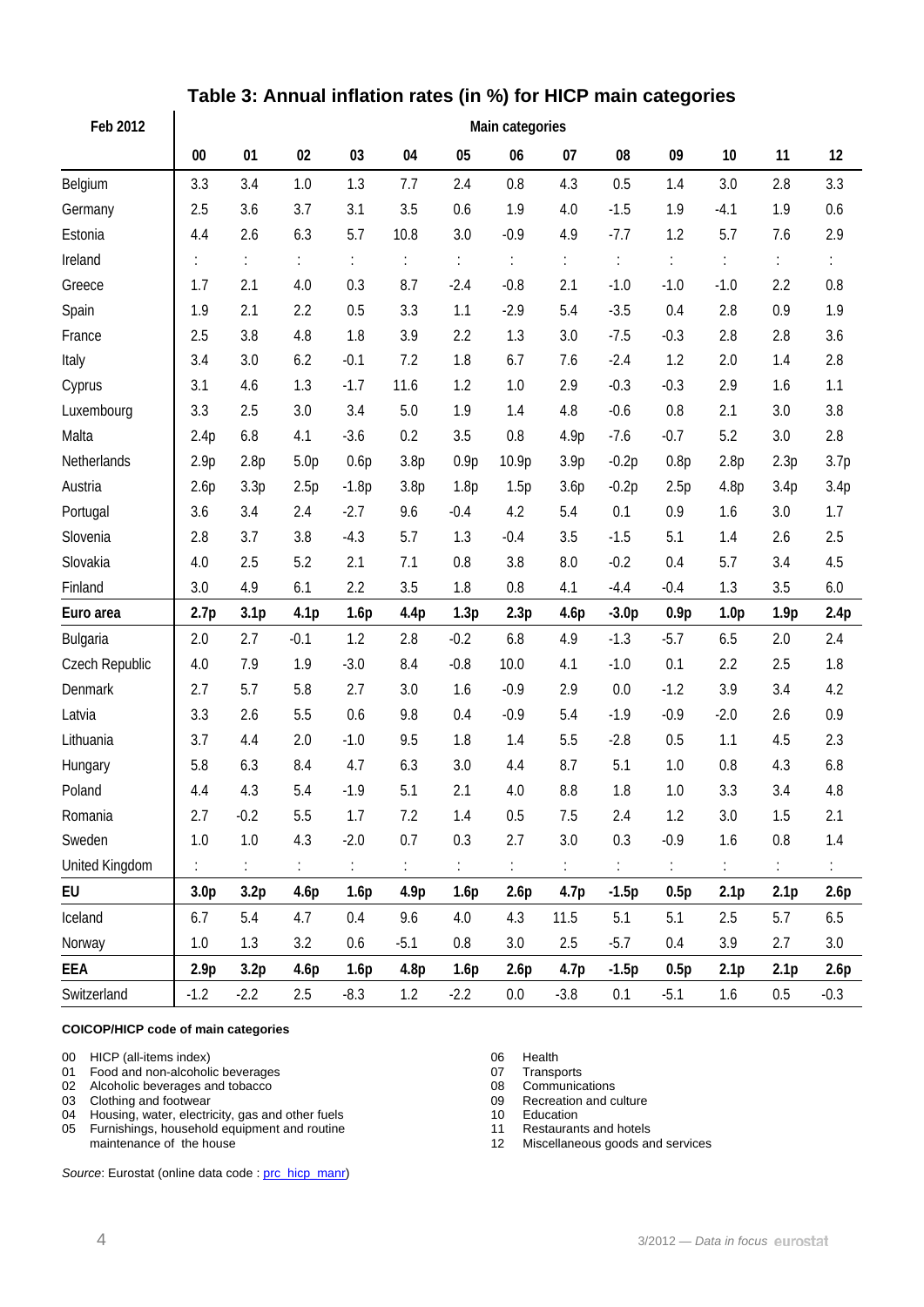|                | HICP all-items excluding |         |                                         |                      |         |                                |         |                          |         |                      |         | Energy         |         | Food, alcohol<br>and tobacco |  |
|----------------|--------------------------|---------|-----------------------------------------|----------------------|---------|--------------------------------|---------|--------------------------|---------|----------------------|---------|----------------|---------|------------------------------|--|
|                | energy                   |         | energy, food,<br>alcohol and<br>tobacco |                      |         | energy,<br>unprocessed<br>food |         | energy,<br>seasonal food |         | tobacco              |         |                |         |                              |  |
|                | Jan                      | Feb     | Jan                                     | Feb                  | Jan     | Feb                            | Jan     | Feb                      | Jan     | Feb                  | Jan     | Feb            | Jan     | Feb                          |  |
|                | 2012                     | 2012    | 2012                                    | 2012                 | 2012    | 2012                           | 2012    | 2012                     | 2012    | 2012                 | 2012    | 2012           | 2012    | 2012                         |  |
| Belgium        | 111.52r                  | 114.32  | 108.95r                                 | 112.24               | 111.17r | 114.03                         | 111.39r | 114.12                   | 115.36r | 118.11               | 149.94  | 151.41         | 120.40  | 121.50                       |  |
| Germany        | 108.9                    | 109.7   | 107.3                                   | 108.0                | 108.5   | 109.3                          | 108.7   | 109.5                    | 111.7   | 112.6                | 137.4   | 139.2          | 116.2   | 117.4                        |  |
| Estonia        | 130.06                   | 130.52  | 122.33                                  | 122.30               | 129.57  | 129.96                         | 129.71  | 130.12                   | 134.72  | 135.29               | 182.42  | 183.88         | 146.49  | 148.02                       |  |
| Ireland        | 102.8                    |         | 101.2                                   | ÷                    | 103.2   | $\ddot{\phantom{a}}$           | 103.0   | ÷                        | 105.1   | $\ddot{\cdot}$       | 146.6   | $\ddot{\cdot}$ | 108.6   | $\ddot{\cdot}$               |  |
| Greece         | 117.00                   | 114.60  | 114.41                                  | 111.32               | 116.99  | 114.28                         | 117.01  | 114.39                   | 120.30  | 118.15               | 182.38  | 186.19         | 125.48  | 125.45                       |  |
| Spain          | 111.91                   | 111.79  | 109.07                                  | 108.87               | 111.47  | 111.32                         | 111.76  | 111.60                   | 114.84  | 114.88               | 151.10  | 152.74         | 120.39  | 120.56                       |  |
| France         | 109.94                   | 110.39  | 108.73                                  | 109.14               | 109.61  | 109.98                         | 109.91  | 110.29                   | 111.94  | 112.48               | 136.68  | 138.16         | 114.34  | 114.91                       |  |
| Italy          | 112.0                    | 112.1   | 110.1                                   | 110.1                | 111.7   | 111.7                          | 111.9   | 111.9                    | 113.8   | 114.0                | 139.6   | 141.0          | 118.7   | 119.5                        |  |
| Cyprus         | 111.50                   | 111.71  | 106.58                                  | 106.80               | 108.39  | 108.60                         | 109.32  | 109.47                   | 116.05  | 116.55               | 161.92  | 166.05         | 129.57  | 129.78                       |  |
| Luxembourg     | 115.33                   | 117.23  | 112.45                                  | 114.71               | 115.42  | 117.36                         | 115.46  | 117.35                   | 116.39  | 118.39               | 139.02  | 140.64         | 123.41  | 124.06                       |  |
| Malta          | 110.04                   | 110.74p | 104.29                                  | 104.86p              | 107.44  | 108.00p                        | 108.25  | 108.81p                  | 112.76  | 113.51p              | 167.30  | 168.50         | 131.47  | 132.76                       |  |
| Netherlands    | 108.80                   | 109.88p | 107.27                                  | 108.15p              | 108.56  | 109.52p 108.59                 |         | 109.55p                  | 109.97  | 111.10p              | 126.42  | 127.73p        | 115.44  | 117.36p                      |  |
| Austria        | 112.26r                  | 112.83p | 110.71r                                 | 111.27p              | 111.91r | 112.47p                        | 112.07r | 112.64p                  | 113.95r | 114.56p              | 135.08  | 136.28p        | 120.11r | 120.72p                      |  |
| Portugal       | 110.39                   | 110.41  | 109.16                                  | 109.15               | 110.74  | 110.74                         | 110.55  | 110.58                   | 113.53  | 113.69               | 145.51  | 146.81         | 114.35  | 114.48                       |  |
| Slovenia       | 113.81                   | 114.13  | 107.96                                  | 108.05               | 112.78  | 112.84                         | 113.21  | 113.23                   | 117.52  | 118.23               | 151.83  | 155.32         | 132.16  | 133.23                       |  |
| Slovakia       | 115.96                   | 116.17  | 113.03                                  | 113.14               | 116.21  | 116.29                         | 115.54  | 115.59                   | 119.03  | 119.26               | 139.16  | 139.76         | 123.91  | 124.38                       |  |
| Finland        | 113.50                   | 114.33  | 110.53                                  | 111.20               | 113.10  | 113.88                         | 113.30  | 114.14                   | 115.64  | 116.52               | 147.96  | 149.39         | 123.57  | 124.94                       |  |
| Euro area      | 110.60                   | 111.05p | 108.72                                  | 109.10p              | 110.26r | 110.63p                        | 110.48  | 110.85p                  | 112.96  | 113.53p              | 141.17  | 142.78p        | 117.66  | 118.40p                      |  |
| Bulgaria       | 142.48r                  | 142.86  | 132.68r                                 | 132.57               | 144.56r | 144.51                         | 143.80r | 143.77                   | 138.23r | 139.09               | 143.33r | 147.08         | 165.15r | 166.64                       |  |
| Czech Republic | 114.8                    | 115.0   | 108.2                                   | 108.4                | 115.0   | 115.0                          | 114.7   | 114.7                    | 117.4   | 117.7                | 152.7   | 153.5          | 130.1   | 130.3                        |  |
| Denmark        | 112.7                    | 113.8   | 109.7                                   | 110.8                | 112.6   | 113.7                          | 112.5   | 113.6                    | 114.4   | 115.5                | 132.3   | 133.5          | 124.2   | 125.4                        |  |
| Latvia         | 137.29                   | 137.39  | 120.14                                  | 119.64               | 135.94  | 135.55                         | 136.46  | 136.09                   | 141.33  | 141.55               | 210.89  | 212.17         | 172.70  | 174.28                       |  |
| Lithuania      | 128.17                   | 128.35  | 113.41                                  | 113.42               | 125.71  | 125.72                         | 127.46  | 127.50                   | 133.45  | 133.94               | 188.57  | 191.32         | 154.43  | 154.92                       |  |
| Hungary        | 133.33                   | 134.25  | 123.69                                  | 123.94               | 131.18  | 131.80                         | 131.90  | 132.54                   | 139.42  | 140.19               | 183.86  | 183.76         | 155.31  | 157.92                       |  |
| Poland         | 118.2                    | 118.7   | 111.5                                   | 111.7                | 117.3   | 117.7                          | 117.9   | 118.3                    | 121.0   | 121.4                | 155.2   | 155.8          | 132.4   | 133.6                        |  |
| Romania        | 140.64                   | 141.59  | 133.14                                  | 133.32               | 145.88  | 146.40                         | 142.41  | 142.89                   | 137.79  | 138.67               | 165.02  | 166.07         | 147.72  | 149.77                       |  |
| Sweden         | 109.79                   | 110.47  | 107.31                                  | 107.81               | 109.49  | 110.08                         | 109.62  | 110.22                   | 111.29  | 112.01               | 130.47  | 132.53         | 118.98  | 120.41                       |  |
| United Kingdom | 116.5                    |         | 113.0                                   | $\ddot{\phantom{a}}$ | 115.5   | $\ddot{\phantom{a}}$           | 115.9   | $\ddot{\cdot}$           | 119.7   | $\ddot{\phantom{a}}$ | 176.2   | ÷              | 136.0   |                              |  |
| EU             | 112.87                   | 113.37p | 110.02                                  | 110.43p              |         | 112.39r 112.80p 112.65         |         | 113.07p                  | 115.35  | 115.94p              | 147.35  | 148.87p        | 123.38  | 124.21p                      |  |
| Iceland        | 157.84                   | 160.73  | 155.88                                  | 159.40               | 157.73  | 160.95                         | 157.15  | 160.23                   | 161.84  | 164.89               | 208.06  | 212.36         | 165.54  | 165.85                       |  |
| Norway         | 110.2                    | 111.2   | 108.9                                   | 109.6                | 110.9   | 111.8                          | 110.5   | 111.3                    | 112.3   | 113.7                | 132.3   | 139.1          | 115.9   | 117.6                        |  |
| EEA            | 112.87                   | 113.38p | 110.04                                  | 110.46p              | 112.40  | 112.82p 112.66                 |         | 113.08p                  | 115.35  | 115.95p              | 147.36  | 148.93p        | 123.33  | 124.17p                      |  |
| Switzerland    | 101.4                    | 101.5   | 101.7                                   | 101.8                | 101.8   | 101.9                          | 101.7   | 101.8                    | 102.7   | 102.8                | 122.4   | 123.5          | 99.7    | 99.9                         |  |

## **Table 4: Index levels (2005=100) - some special aggregates**

Source: Eurostat (online data code : [prc\\_hicp\\_midx\)](http://ec.europa.eu/eurostat/product?code=prc_hicp_midx&mode=view)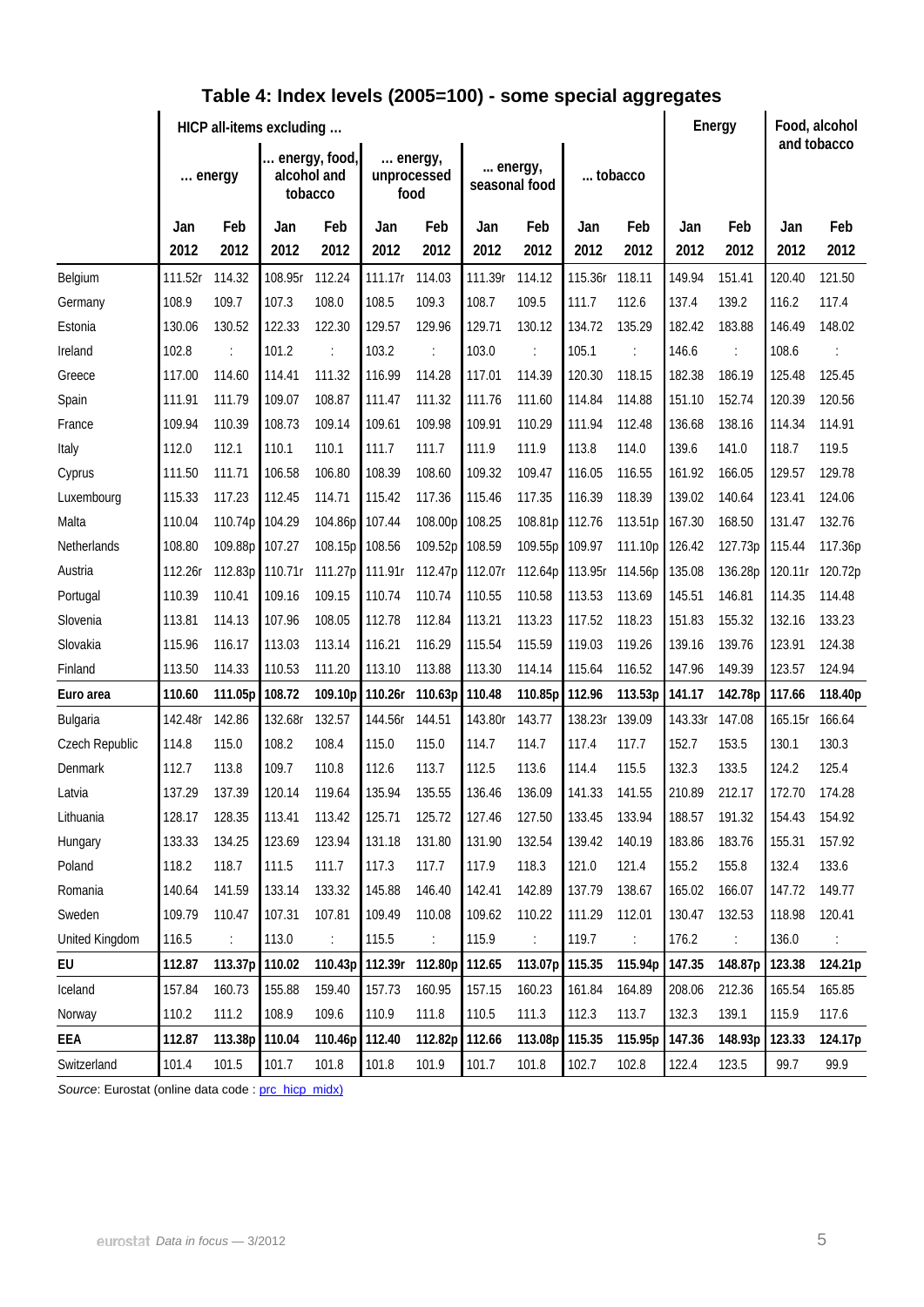## **Comments**

- 1. Euro area inflation is measured by the MUICP ('Monetary Union Index of Consumer Prices' as defined in Council Regulation (EC) No 2494/95 of 23 October 1995) which is the official euro area aggregate. The euro area initially included Belgium, Germany, Ireland, Spain, France, Italy, Luxembourg, the Netherlands, Austria, Portugal and Finland. Greece was included from January 2001, Slovenia from January 2007, Cyprus and Malta from January 2008, Slovakia from January 2009 and Estonia from January 2011. New Member States are integrated into the MUICP using a chain index formula.
- 2. EU inflation is measured by the EICP ('European Index of Consumer Prices' as defined in Council Regulation (EC) No 2494/95 of 23 October 1995) which is the official EU aggregate. The EU included 15 Member States until April 2004, 25 Member States from May 2004 until December 2006 and 27 Member States from January 2007. New Member States are integrated into the EICP using a chain index formula.
- 3. Data for Ireland and the United Kingdom for February 2012 were not available in time for publication. Due to this fact, MUICP, EU and EEA totals were calculated using Eurostat estimates.
- 4. EEA inflation is measured by the EEAICP ('European Economic Area Index of Consumer Prices'). It is computed using data for Iceland and Norway in addition to the EU Member States.

#### **Flags**

p provisional r revised : not available

### **Methodology**

#### **Measures of inflation**

An *annual rate* measures the price change between the current month and the same month of the previous year. This measure is responsive to recent changes in price levels but can be influenced by oneoff effects in either month.

A *12-month average rate* overcomes this volatility by comparing average Harmonised Indices of Consumer Prices (HICPs) in the latest 12 months to the average of the previous 12 months. This measure is less sensitive to transient changes in prices.

#### **HICPs designed for international comparison**

Harmonised Indices of Consumer Prices (HICPs) are harmonised inflation figures required under the Treaty on the Functioning of the European Union. They are designed for international comparison of consumer price inflation.

The MUICP is used by, among others, the European Central Bank (ECB) as a main indicator for monetary policy management for the euro area (see **ECB** press release, 8 May 2003).

The Member States' HICPs are supplied by the National Statistical Institutes; the MUICP, EICP and EEAICP are compiled by Eurostat. HICPs are computed as annual chain indices allowing weights to be changed each year. HICP aggregates are calculated as weighted averages of the HICPs using the weights of the countries and sub-indices concerned. The weight of a country is its share of the household final monetary consumption expenditure in the total of the country group. For the MUICP this is expressed in euro, for the EICP and the EEAICP it is expressed in Purchasing Power Standards. The MUICP is treated as a single entity within the EICP and EEAICP starting from 1999.

#### **Additional information**

About 100 MUICP, EICP, EEAICP and HICP sub-indices and over 30 special aggregates with corresponding weights and inflation rates are available in Eurostat's database:

<http://epp.eurostat.ec.europa.eu/portal/page/portal/hicp/data/database>

Further information on methods and data can be found on the HICP section of the Eurostat website:

<http://epp.eurostat.ec.europa.eu/portal/page/portal/hicp/introduction>